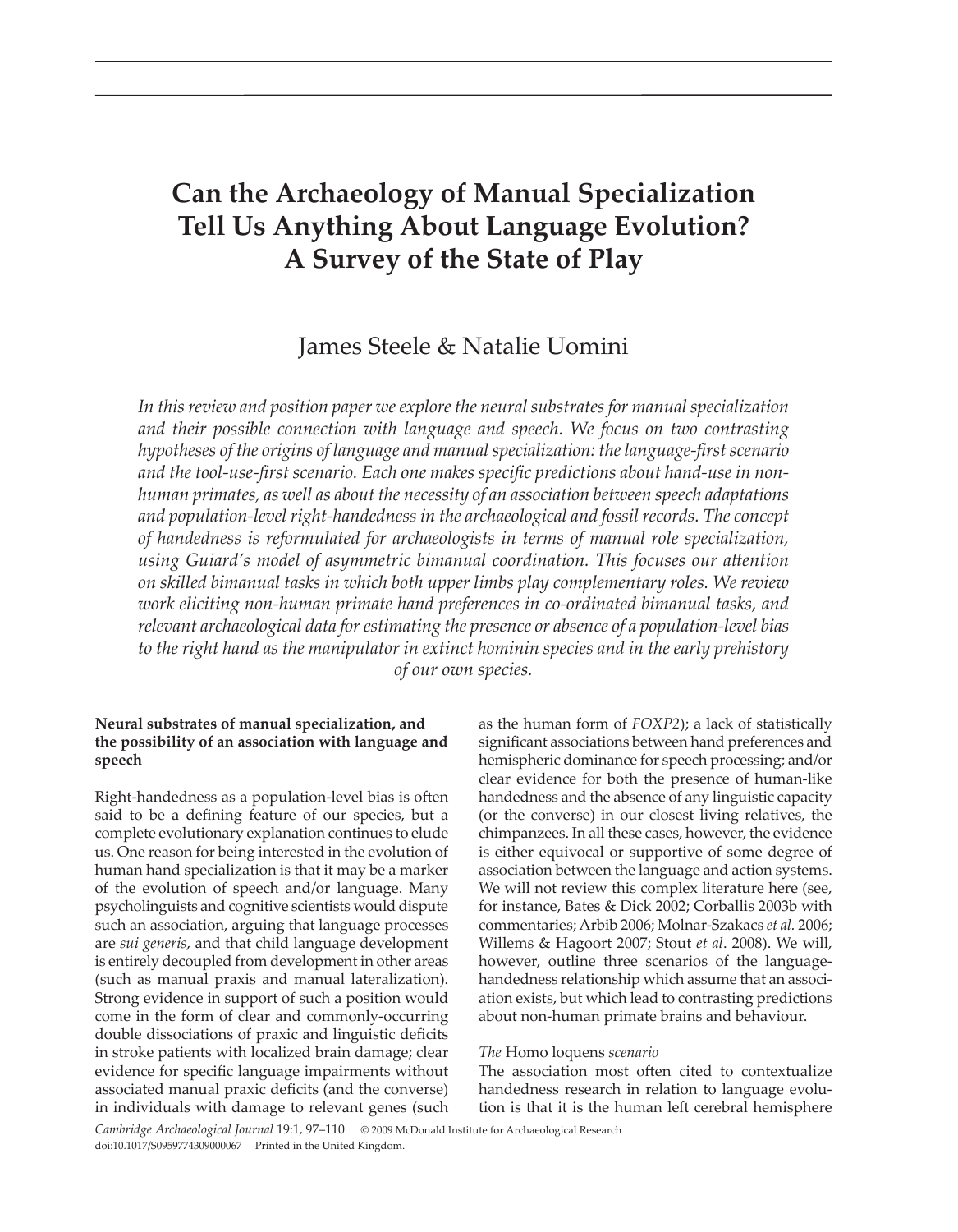which is dominant for organizing complex sequential movements in both language and manual praxis. Typically the assumption might then be that since both language and population-level right-handedness are uniquely human traits, they must both reflect some novel pattern of brain organization that is derived in the human lineage. Since language processes are more strongly left-lateralized (that is, there are more people left-lateralized for speech processing than there are right-handers), it is often further assumed that a population bias towards right-handedness is a secondary consequence of hemispheric specialization for language processes. In that case, the emergence of a bias towards right-handedness in the archaeological record becomes a diagnostic marker of brain adaptations for language and speech (e.g. Crow 1998).

*Evidence relevant to the* Homo loquens *scenario*

Earlier versions of this hypothesis would have predicted that non-human apes and other primates lack left-hemisphere control of tool-use and vocalization. The *Homo loquens* scenario remains a meaningful avenue of enquiry, but none of the assumptions which its strong (discontinuity) form entails should be exempt from further testing. We will summarize below some relevant findings about behavioural manual laterality in chimpanzees. Comparative evidence for continuities and discontinuities of behavioural and neuroanatomical asymmetry or laterality of function in humans and in other living primates continues to accumulate (for recent reviews see Chance & Crow 2007; Goble & Brown 2008; Sherwood *et al*. 2008). Most relevant to the argument for continuity with other living species are the reports of a left-hemisphere enlargement of the planum temporale (in the region of Wernicke's area) in humans and great apes, and possibly also in Old Word monkeys (Gannon *et al.* 1998; 2008; Hopkins *et al.* 1998); a left-hemisphere dominance for the depth and length of inferior frontal sulci in the region of Broca's area in humans and African apes (Cantalupo & Hopkins 2001); a human-like width petalia pattern in the cerebral hemispheres of great apes but not in monkeys (Hopkins & Marino 2000; Pilcher *et al*. 2001); grey matter asymmetries in chimpanzee cerebral hemispheres (Hopkins *et al*. 2008); evidence of bilateral orofacial and manual gestural control systems in the homologue of Broca's area in macaque monkeys (Rizzolatti & Arbib 1998; Gentilucci & Corballis 2006), and evidence of left-hemisphere dominance for responses to same-species vocalizations also in macaques (Poremba *et al*. 2004; Petkov *et al*. 2008); left-hemisphere activation in Broca's area associated with manual and vocal communicative gesturing in

chimpanzees (Taglialatela *et al.* 2008); and the finding that chimpanzees in the Yerkes captive population who preferred to use their right hands in communicative gesturing tended to have a larger inferior frontal gyrus in the left hemisphere (Broca's area), compared with chimpanzees that did not display this pattern of hand preference (Taglialatela *et al.* 2006).

Most relevant to the argument for discontinuity with other living species are the difference in human and non-human primate brain size and the associated rescalings of structure volumes and of grey/white matter ratios (Rilling 2006; see also Gibson & Jessee 1999) which have been associated with the expectation of greater functional lateralization due to increases in inter-hemispheric conduction delay (Ringo 1991; Ringo *et al*. 1994; Rilling & Insel 1999); asymmetries in the proportion of neuropil (the space between neuronal cell bodies occupied by connecting axons, dendrites, and synapses) with a higher proportion of neuropil in the human left hemisphere in Broca's and Wernicke's areas and in the hand area of primary motor cortex, this pattern being absent in the latter two areas in chimpanzees (Amunts *et al*. 1996; 1997; 1999; 2003; Buxhoeveden *et al*. 2001; Sherwood *et al*. 2007); and genetic changes in humans associated with speech or language abilities (e.g. Fisher 2005).

This evidence would seem to refute the arguments for a strong discontinuity between humans and other primates in basic neural organization for language and speech, but rather to support an argument for gradual amplification of pre-existing biases, consolidated by further genetic adaptations, under selection for functional lateralization in the hominin lineages. This does not in itself, however, preclude the language-first scenario for the domain in which those selection pressures were first and/or most strongly expressed.

#### *The* Homo faber *scenario*

An alternative scenario is also sometimes proposed as a means of bootstrapping the evolution of language out of pre-existing adaptations for manual praxis. Bradshaw & Nettleton (1982), for example, suggested that the difference between the two hemispheres may relate to a contrast between analytic and holistic processing, with the left hemisphere specialized for movement sequencing and for finer perceptual discrimination of rapidly-changing acoustic signals. They suggested that human lateralization originates in tooluse, which involved 'prolonged, sequential syntactic and recursive routines and subroutines ... almost from the earliest days of the flaked stone industry' (Bradshaw & Nettleton 1982, 180), and that there would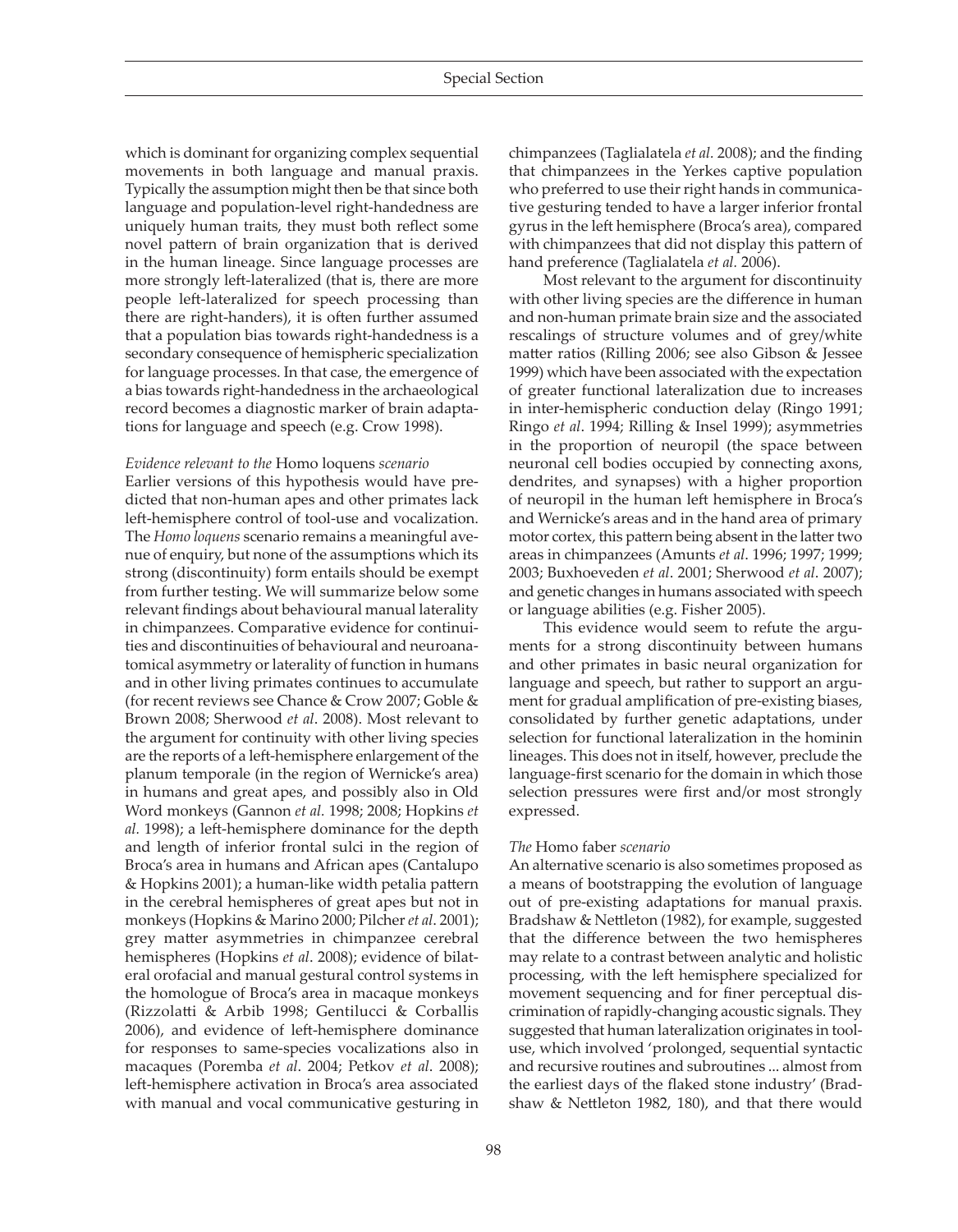have been an advantage to a consistent pattern of hand specialization in groups where implements were being shared and where their use was learned by imitation. In their scenario, population-level right-handedness emerged under selection for social learning and cooperation in tool-use, building on a pre-existing left-hemisphere specialization. They do not have a specific scenario for the subsequent adaptive evolution of speech, although they do comment that 'face and articulatory gestures could have initially perhaps synergistically accompanied manual gestures, and then replaced them' (Bradshaw & Nettleton 1982, 182).

More recently Arbib (e.g. Roy & Arbib 2005; Arbib 2006), in particular, has proposed a seven stage 'mirror system' model of the evolution of language which also sees tool-use as a kind of precursor. The first three stages involve the evolution of a simple mirror-neuron based imitation system for manual grasping. The intermediate stages invoked during hominin evolution require that system to evolve through complex imitation of manual praxis (involving the capacity for social learning of longer sequences of novel and hierarchically-organized actions), via a manual protosign stage (involving pantomime gestures by the signaller, with conventionalized gestures to disambiguate the meaning of these pantomimes), to a protolanguage stage in which vocal gestures accompany and 'invade' the communicative domain of these manual gestures. In Arbib's model the first three stages had already been attained in the last common ancestor of humans and chimpanzees, and the last stage (fully grammatical linguistic structure) was perhaps achieved by cumulative cultural evolution in modern humans (and not by genetic adaptation: e.g. Kirby 2000; Kirby *et al*. 2007). His model does not include any specific predictions about continuity in lateralization of the non-human and human motor systems in the manual system. In an extension of this model by Corballis (2003a,b) it is proposed that since the mirror system in the monkey and human brain is bilaterally represented, left-lateralization and human handedness would have been associated with the shift to the vocal channel in the sixth 'protolanguage' phase. Left-lateralization of vocal circuitry is held to be phylogenetically old and widespread in extant primates, so that as Corballis (2003a, 197) puts it, 'language may have gone from hand to mouth, while lateralization went from mouth to hand'.

If Bradshaw & Nettleton (1982) were right, then population-level right-handedness in the stone tool record would indicate cerebral specialization for technology but not necessarily the presence of speech. Since human hemispheric specialization (or processing style) was seen by them as the quantitative elaboration of a qualitative difference already existing in a distant common ancestor shared with apes and perhaps also seen in some monkeys, we might also expect to see some evidence of a population-level right-hand preference for dextrous manipulations in tool-use tasks in non-human primates.

By contrast in Corballis's (2003a,b) adaptation of the Arbib model, the emergence of a bias towards right-handedness in the archaeological record is a diagnostic marker of a vocal protolanguage. The latter hypothesis would predict that non-human apes and other primates share with humans the left-hemisphere control of vocalization. In Corballis's view, the reason for nonetheless invoking an intermediate phase of manual gesturing to get us from non-human primate vocalization to human spoken language is that nonhuman primate vocalizations are largely emotionally expressive, while their manual actions are more intentionally regulated.

#### *Evidence relevant to the* Homo faber *scenario*

A conjecture about the antecedents in manual praxis of the frame/content organization of language had been advanced by MacNeilage *et al*. in 1984, but was subsequently rejected by MacNeilage because he 'was unable to conceive of an adaptation, induced by a specific selection pressure, that would have achieved the transfer of such a generalized organization capability from the manual to the vocal system' (MacNeilage 1998, 510). Similar qualitative arguments were made by Steklis & Harnad (1976, 450), when they observed that

we do not see this analogy [between tool-fashioningand-use and language], except for the fact that both seem to be planned, skilled motor-sequential activity. The latter fact is certainly important ... but it is surely not sufficient to account for the specific origins of language, nor to account for those critical cognitive characteristics in which language differs from all other forms of planned sequential behaviour.

Bradshaw (1991), in a follow-up to the 1982 paper written with Nettleton, summarized ten years' worth of new findings indicating that lateralization of perceptual and motor systems was widespread in vertebrates and that a right-hemisphere specialization for emotional and spatial behaviours and a lefthemisphere specialization for some learned, sequential behaviours may even derive from a distant common ancestor of all extant birds and mammals. He also now took the view that 'tool use could not have primarily driven the evolution of brain, intelligence and language, as despite massive increases in brain size, tool kits barely changed until about 300,000 years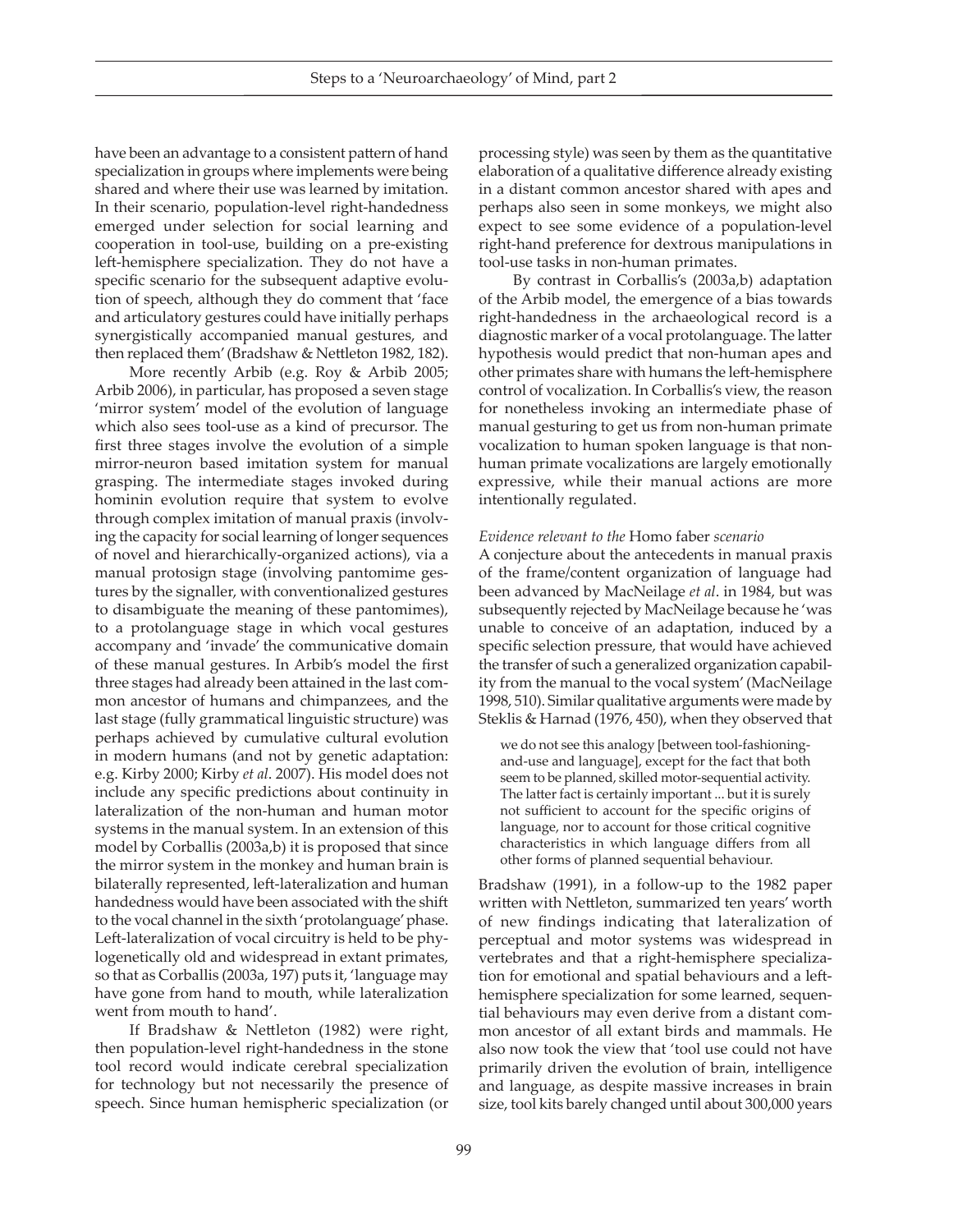ago' (1991, 49). This does not preclude the possibility that pre-existing functional lateralization came under selection earliest in the domain of manual praxis (as Bradshaw & Nettleton (1982) had previously argued). However, it would imply that even if population-level right-handedness did first appear in that context, it was not closely coupled to the subsequent evolution of increased brain size and of language circuits. If there is clear evidence for a precursor to population-level righthandedness in the manual praxis of extant non-human primates, and if population-level right-handedness also characterizes the Early Palaeolithic record from a period prior to significant brain expansion (i.e. before *Homo ergaster* and *Homo erectus*), then this argument would be supported.

In Corballis's (2003a,b) version of the Arbib model, in contrast, the emergence of a bias towards right-handedness in the archaeological record is a diagnostic marker of a vocal protolanguage. More recent work on the neurology of action understanding has revived interest in the overlapping organization of manual and vocal gestural control (Rizzolatti & Arbib 1998; Gentilucci & Corballis 2006; Fogassi & Ferrari 2007). However, Arbib's tool-use-first scenario does not include any specific predictions about continuity in lateralization of the non-human and human motor systems in the manual system. Indeed Arbib (2006, 1147–8) comments that:

it is worth recalling that the left hemisphere in most humans is dominant for language, so that Broca's area (or, at least, area 44) refers to the F5 homologue in only one hemisphere. However, the F5 mirror system in monkeys is bilateral and thus has homologues in the right as well as the left hemisphere of humans and, indeed, the 'mirror' responses in human neuroimaging tend to be bilateral and distributed in both frontal and parietal cortex.

This bilateral representation of the mirror system would seem not to support the *Homo faber* scenario, and in defending that hypothesis Arbib is forced to downplay the significance of the human leftlateralized pattern when he says that

it is not the case that an innate syntax machine is wired into the left hemisphere and not the right, but rather (to speculate somewhat) that although both hemispheres can learn syntax, the left hemisphere in most people has capabilities that allow it to 'win the race' to acquire early elements of syntax, and that the presence of these assemblies in one hemisphere biases the system to acquire similar structures in nearby areas of cortex (2006, 1149).

In fact, it has been suggested that the left-lateralization of language processes must derive not from the mirror

system *per se*, but from some pre-existing left-lateralized auditory component (Aziz-Zadeh *et al.* 2006). As we have seen, some such accommodation is made by Corballis in his version of this model, when he proposes that left-lateralization and handedness would have been associated with the shift to the vocal channel in Arbib's 'protolanguage' phase.

# *Differences between the two scenarios that might be archaeologically resolvable*

As we have now seen, the strong discontinuity version of the *Homo loquens* hypothesis seems to be refuted by anatomical and behavioural evidence of primate precursors to the human pattern of lateralization, even if much of the relevant behavioural evidence must be taken as provisional pending further work (Hopkins & Fernandez-Carriba 2002). However, it remains plausible that the human pattern of population-level right-handedness derives from selection for *increased* left-hemisphere lateralization of vocal-auditory communicative behaviours, with a secondary consequence of increased frequency of right-handedness due either to an underlying commonality in left-hemisphere processing style in the vocal and manual praxic domains, or to a close pre-existing association between hand and orofacial gestural control at a more specific cortical level. This is the hypothesis both of the *Homo loquens* scenario, and of Corballis's version of the *Homo faber* scenario. In both cases, archaeological evidence of population level right-handedness would then be a diagnostic marker of speech adaptations. This would be of fundamental importance for archaeologists in terms of their ability to contribute to languageevolution research, since individual handedness is something that we can often diagnose from fossil and artefact evidence (see below).

In opposition to this we have scenarios which assert the phylogenetic primacy of lateralization of manual praxis, with human population-level right handedness simply a quantitative elaboration of a bias also to be found in great ape behaviour, and with an archaeological record of increasingly prevalent righthandedness expected to emerge with the use of flaked stone tools (and not to be coupled to subsequent brain size increases). If we find both a precursor to population-level right handedness in great apes for manual tool-use tasks, and clear evidence of an increased degree of population-level right handedness in early tool-using hominins of australopithecine grade (which would include those species extant at the time of the early Oldowan), then we might as well give up trying to diagnose language and speech capacities from handedness. The latter may perfectly well have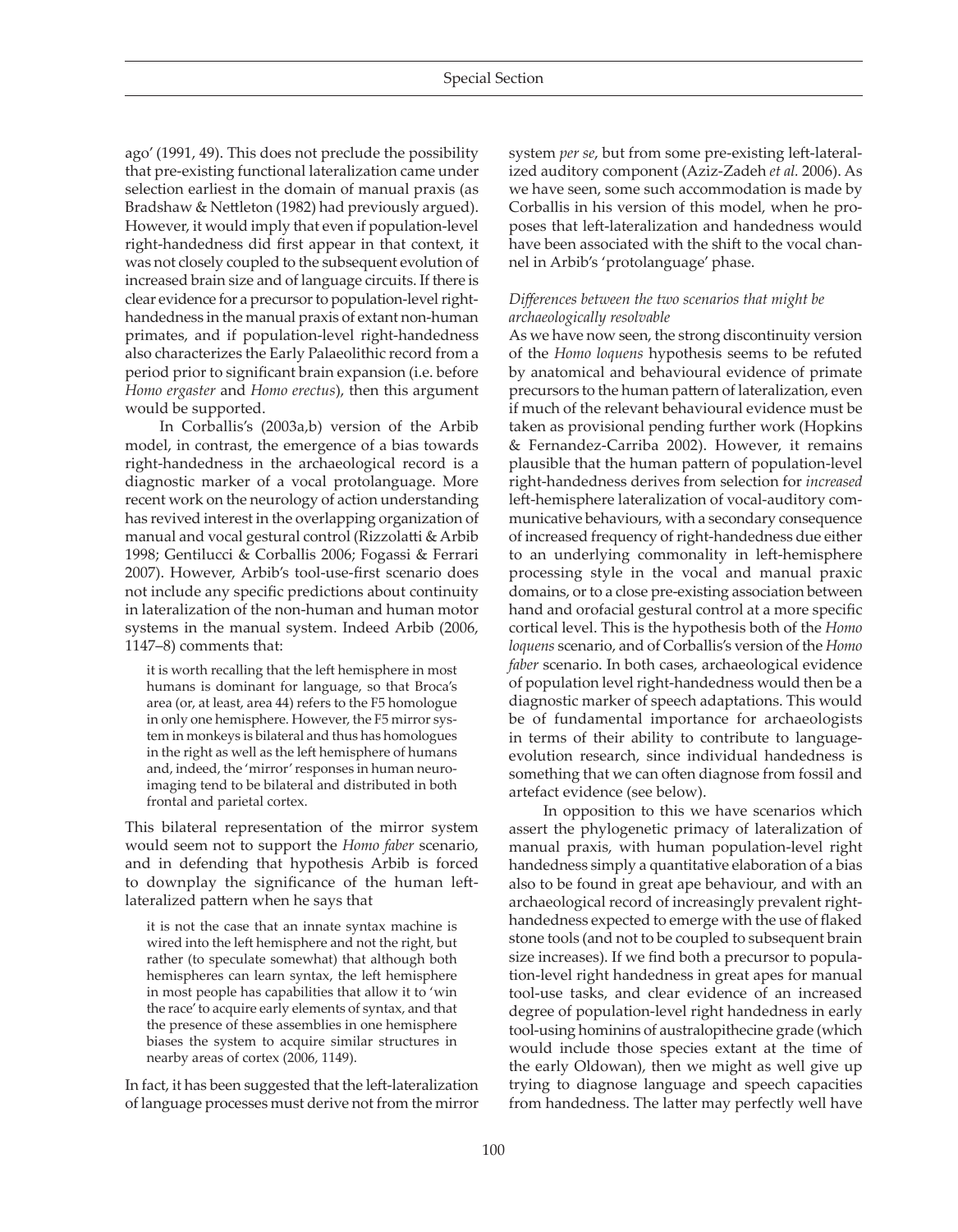significantly preceded the former, by a time interval that we can only estimate using other independent language-diagnostic indicators.

Having established that the stakes are high, we now turn to the behavioural evidence for handedness in extant non-human primates, and to the archaeological evidence for the emergence of a human pattern of population-level right-handedness in earlier hominins.

#### **Handedness in the context of manual specialization**

At this point some clarifications of terms are in order. In the context of human evolution, we usually use the term 'handedness' to denote the allocation of consistent roles to the right and the left hands in a large majority of individuals of a species (the pattern being either reversed, or inconsistent, in the remainder). Handedness thus refers to a population-level bias in hand-use patterns. This corresponds to Level 4 or Level 5 handedness in the scheme of McGrew & Marchant (1997), who classify the degree of lateralization present in any population sample of primate behaviour in some task or set of tasks with Level 1 indicating an absence of manual specialization in individuals as well as in the whole population, Level 2 indicating some manual specialization in individuals but no consistent bias to one side or the other in the whole population, Level 3 indicating a greater degree of manual specialization to the point of exclusivity in many individuals, but again with no population-level bias, Level 4 indicating some bias towards a particular side in a significant majority of individuals in the population, and Level 5 indicating a stronger bias of that kind (with the majority who favour a particular side using that side exclusively).

Traditional definitions of handedness consider it as resulting from actions performed unimanually and tend to describe the right hand as 'dominant'. This is probably related to the most common methods of measuring handedness in humans, by questionnaires or by noting the writing hand (Bryden 1977; Oldfield 1971). There appear to be degrees of hand preference according to the type of task being tested (Annett 1972; Bishop 1989; Fagard & Corroyer 2003). In the standard measures of hand preference, lateralization increases with task skillfulness (Healey *et al.* 1986; Steenhuis & Bryden 1989). Provins (1997a) invoked the learning of skilled motor actions as a possible mechanism for reinforcing hand preference in tool-use (learning is defined as a permanent neuronal reorganization of motor cortex which facilitates the execution of the motor task: Magill 1993). Because gestures are only learned by

practising with the same organ (the transfer of motor skills from one learned hand to the other, unpractised hand is very weak), people tend to rehearse skills with a consistent (bi)manual configuration. A consistent hand-use pattern directly improves the efficiency and performance of the task (Todor & Doane 1977). Analysis of ethnographic films of the daily lives of people in three traditional cultures (the G/wi Bushmen from the Central Kalahari in Botswana, the Himba from northern Namibia, and the Yanomamö from the Orinoco forest in south Venezuela) revealed both consistent individual preferences and a population bias to right-handedness for using tools, especially where a precision grip was involved, but no consistent hand preference at the individual or the population level for other manual actions (Marchant *et al.* 1995). Handedness as a consistent division of hand labour occurs primarily in skilled manipulations (Hinckley *et al.* 1997; Provins 1997b).

However, this exclusive focus on preference patterns for the 'dominant hand' diverts attention from the bimanual co-ordination required in most toolusing tasks. In order to characterize handedness in a way that is relevant to prehistoric tool manufacture and use, a bimanual model is needed. For example, knapping stone involves complex coordinated movements in both hands, with some degree of precision, spatial positioning, and timing necessary for both the right and left upper limbs. In a knapping event, the moment of contact between the hammer and the stone core results from a bimanually differentiated coordination of the core hand/arm with the hammer hand/arm (Stout 2003; Bril *et al.* 2005; Pelegrin 2005). This kind of coordinated bimanual action, with well-specified roles for each upper limb, can be said to characterize prehistoric object manipulation. In fact, it is likely that very few of the daily activities of prehistoric people were accomplished with only one hand or arm, and certainly most of the supposed activities taking place would have required two-handed coordination, such as working wood and hide, bow shooting, digging, crafting bone and shell ornaments, painting, weaving, spinning, or threshing and grinding grain (Eshed *et al.* 2004). Therefore a useful model will be one that accounts for the actions of both hands, rather than focussing only on a single 'dominant' hand.

The definition used here is adapted from Guiard's (1987a) model of asymmetric bimanual coordination as it applies to skilled tool manufacture and use.<sup>1</sup> In this model, one hand and/or arm performs movements which Guiard qualifies as high-frequency, being more temporally and spatially precise (i.e. being faster and having a narrower target), whereas the other upper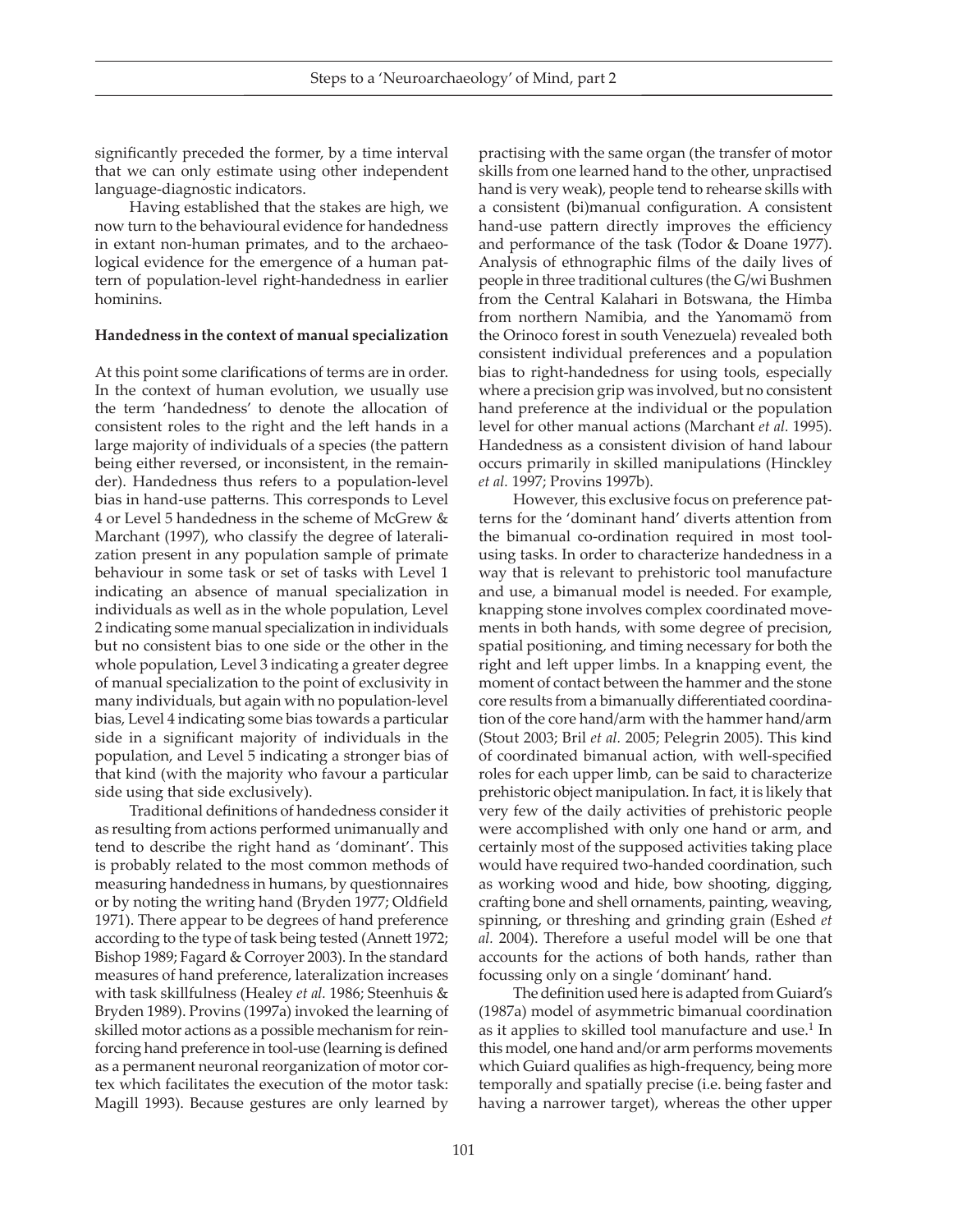limb is low-frequency, acting as a stabilizer or support, maintaining the spatial or temporal structure, and moving earlier to define the spatial reference frame. To define the group-level handedness that is specific to humans, Guiard suggested that most humans tend to learn the low-frequency role with the left hand and the high-frequency component with the right hand. The model is endorsed by Hinckley's experiments (Hinckley 1996; Hinckley *et al.* 1997), in which subjects maintained the stabilizing role of the left hand and the manipulative role of the right hand even when the test objects were switched to opposite hands. Another example is in handwriting, where the left hand stabilizes the paper, actively moving it around, while the right hand manipulates the pen (Athènes *et al.* 2004). One common Palaeolithic task, scraping hides, which is often described as unimanual according to the hand holding the tool, also requires this coordination of both hands: one hand to hold and orient the hide, the other hand to manipulate the scraping tool.

The bimanual coordination model which we have outlined here does not contradict previous scenarios of parallels between handedness and language, which emphasize the executive role of the manipulating hand and the control of complex sequential movements in object manipulation and language processing. Rather, we have supplemented these accounts by drawing attention to the complementary role of the supporting hand, and suggested that a full account of manual praxis and of the neural organization of language needs to take this into account. Learning, planning and executing complex sequential movements with either hand (right or left) seems to require activation of the left hemisphere in right-handers: this observation goes back to Liepmann's (1905) studies of the effects of left- and right-hemisphere damage on apraxic syndromes and continues to find support (Grafton *et al.* 2002; Haaland *et al.* 2004; Verstynen *et al.* 2005). The right hemisphere, in addition to its role in controlling the left hand (on which the activation pattern just mentioned is superimposed), seems to be important for visuoperceptual aspects of tool manipulation tasks (Sakata & Taira 1994).

#### **Manual specialization in other living primates**

Manual specialization in living non-human primates has been extensively studied, with particular importance attached to resolving the question of continuity or discontinuity between the human and non-human patterns (because of the implications for the evolution of human cognitive adaptations). MacNeilage *et al.* (1987) suggested that primates are characterized by

a phylogenetically older left-hand specialization for visually-guided reaching, which is supplemented in anthropoid primates by a right-hand (left-hemisphere) specialization for manipulation. Commentators on this article criticized its assessment of the evidence in support of this hypothesis, among those commentators Guiard himself, who proposed instead that human bimanual coordination was characterized by a unique combination of right-hand specialization for finer-grained movements; left-hand precedence in the temporal order of initiation of a bimanual task; and left hand defining the spatial reference frame (Guiard 1987b, 277).

In subsequent work it has also become apparent that non-human primates must be observed using their hands in complex asymmetric bimanually coordinated tasks if this question of continuity or discontinuity is to be satisfactorily resolved, because such tasks are the most reliable way to elicit hand preferences (e.g. Hopkins & Rabinowitz 1997). The task which is most frequently used at present to elicit such behaviours is the Tube task (Hopkins *et al*. 2001), an extractive feeding task involving an opaque PVC tube containing smears of peanut butter which can be extracted if one hand holds the tube while part of the other hand is inserted into it (the apparatus does not permit extraction using the tongue, and attempts to solve the task using the feet to grasp the tube may also occur, but are not typically retained in the analysis). The results of these experiments are usually reported in terms of traditional handedness, i.e. which hand is used as the manipulator that extracts the food, but the task is clearly also an illustration of the specialization of hand roles in Guiard's sense.

 In Old and New World monkeys, Bennett *et al*. (2008) found no population-level bias in hand preference in rhesus macaques in the Tube task. Schmitt *et al.* (2008) found no population-level bias in hand preference in barbary macaques in the same task. Spinozzi *et al*. (1998) however did find a population-level right hand preference in capuchin monkeys in a Tube task, and Vauclair *et al*. (2005) obtained a similar result in a Tube task with baboons.

In captive orangutans, Hopkins *et al.* (2003) found population-level left-handedness in the Tube task. Among the African apes, Byrne *et al.* (2001) found a rich repertoire of manual configurations used by mountain gorillas in feeding, frequently deployed in asymmetric bimanually coordinated actions, and eliciting strong lateral preferences in individuals but no significant population-level bias (Byrne & Byrne 1991). Hopkins *et al.* (2003) also found no significant population-level hand preference in captive gorillas in the Tube task.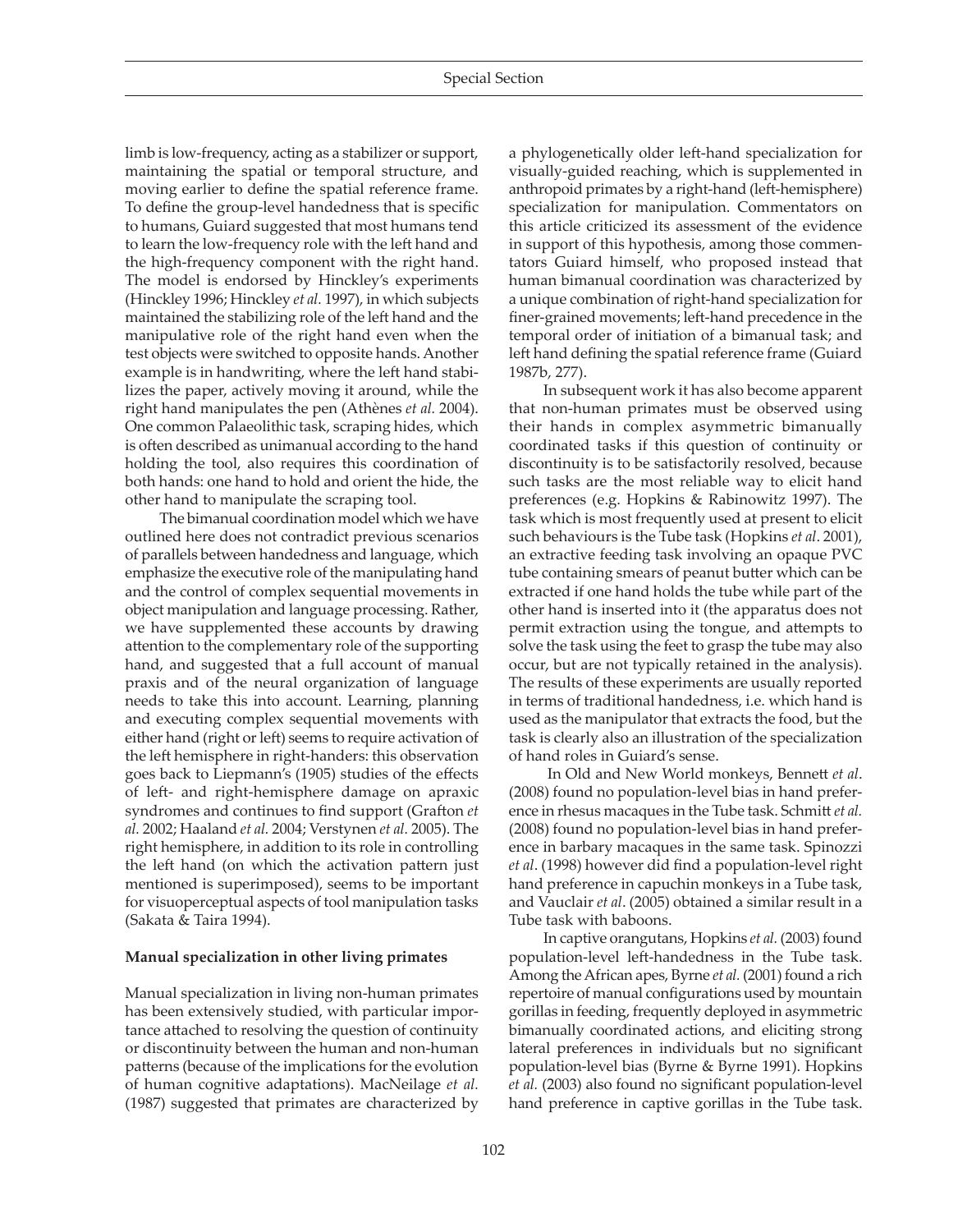Similarly, Chapelain & Hogervorst (2009) found only individual preferences for the Tube task in bonobos.

Hopkins *et al*. (2004) have, however, found a population-level right-hand preference in the Tube task in three separate captive chimpanzee populations, all with large sample sizes, although the ratio of right- to left-handed individuals is lower than in humans — typically 2:1 in chimpanzees, as compared with 8 or 9:1 in humans  $-$  and, furthermore, there are very much higher frequencies of ambipreferent chimpanzees than of ambipreferent humans (Hopkins 2006). A similar pattern has not been reported in wild chimpanzees in asymmetric bimanual coordinated tasks although most wild chimpanzee tool-use is unimanual (e.g. termite fishing, which seems to elicit a left-hand preference in the wild: Lonsdorf & Hopkins 2005). Some instances of bimanual tooluse such as ant-dipping (McGrew 1974) do exist in which lateral preferences might naturally be elicited, although in the case of ant-dipping the need to use the other hand for postural support seems to contribute to an absence of even Level 3 laterality (consistent within-individual hand preferences) (Marchant & McGrew 2007). It therefore remains unclear whether the Level 4 population-level right handedness seen in the captive chimpanzee populations studied by Hopkins's group reflects elicitation by a task which has no frequently-observed analogue in the wild, or whether these captive populations contain subjects whose hand preferences have been influenced by the handedness of the humans with whom they interact in the captive setting. Additionally, it is not always clear how far the negative results obtained in the Tube task with other great ape species reflect true species differences in hand-preference distributions, as opposed to uncertainties due to small sample sizes (given the relatively small handedness effect seen in Hopkins's captive chimpanzee samples).

#### **Archaeological evidence for hand roles**

Characterizing the hand roles as low-frequency ('support') and high-frequency ('manipulate') following Guiard's (1987a) terminology leads to specific predictions about hand-use patterns which can be tested with the archaeological findings of lateralized tool manufacture and use. Let us now turn to the Palaeolithic evidence and question whether (and when) we can detect the characteristic human pattern of population-level right handedness for the manipulator role. If the archaeological data match the present-day pattern of bimanual complementarity, then the right hand should perform the manipulative actions requiring more precision, accuracy, or speed. Conversely, the left hand should be preferred for stabilizing actions of supporting or positioning objects. Special attention is paid here to tasks that require complementary actions of both hands, whether simultaneous or in sequence. These and other, unimanual tasks are described at greater length in Steele & Uomini (2005); related osteological evidence is reviewed by Steele (2000a,b).

Since hand-held percussion methods of stonetool manufacture are necessarily bimanual and complementary, the knapping hand can be considered the manipulative hand. For the specific action of knapping stone, most modern-day knappers hold the hammer in the right hand and the stone being knapped in the left hand (Desrosiers 1997; Uomini 2005). This pattern illustrates the model: the left hand supports the core, maintaining its position relative to the striking arm. The right hand performs a ballistic movement requiring precision both in time and space, in order to strike the core in the correct place and at the correct moment. Ethnographic data also support the model; Stout (2002, 697) reports that all of the Papua New Guinea knappers he studied hold the core in the left hand and strike with the right hand. The material culture evidence from knapping techniques, methods and scatters should therefore be consistent with a right-handed model.

#### *Hominins prior to 0.5 Myr bp*

One methodology for determining laterality from flakes was proposed by Toth (1985), based on the location of previous flake scars seen on the dorsal surface of cortical flakes. This methodology rests on the assumption that flakes are removed serially and unidirectionally along the perimeter of a singleplatform core, and that the direction of removal is dictated by the hand holding the core. In Toth's own knapping he reports that he, a right-hander, rotated the core in the predicted direction, and the experiment done by Ludwig & Harris (1994) also supports his claim. However, three other experiments have not replicated his findings (Patterson & Sollberger 1986; Pobiner 1999; Uomini 2005). Together these findings would suggest that this particular determinant of handedness is not yet validated for the single-platform core rotation paradigm and should not therefore be applied to other lithic industries. This leaves us with no evidence either for or against manual specialization in hominins prior to 0.5 Mya.

#### Homo heidelbergensis *and Neanderthals*

Several experimental knappers have demonstrated clear traces of handedness in knapping scatters.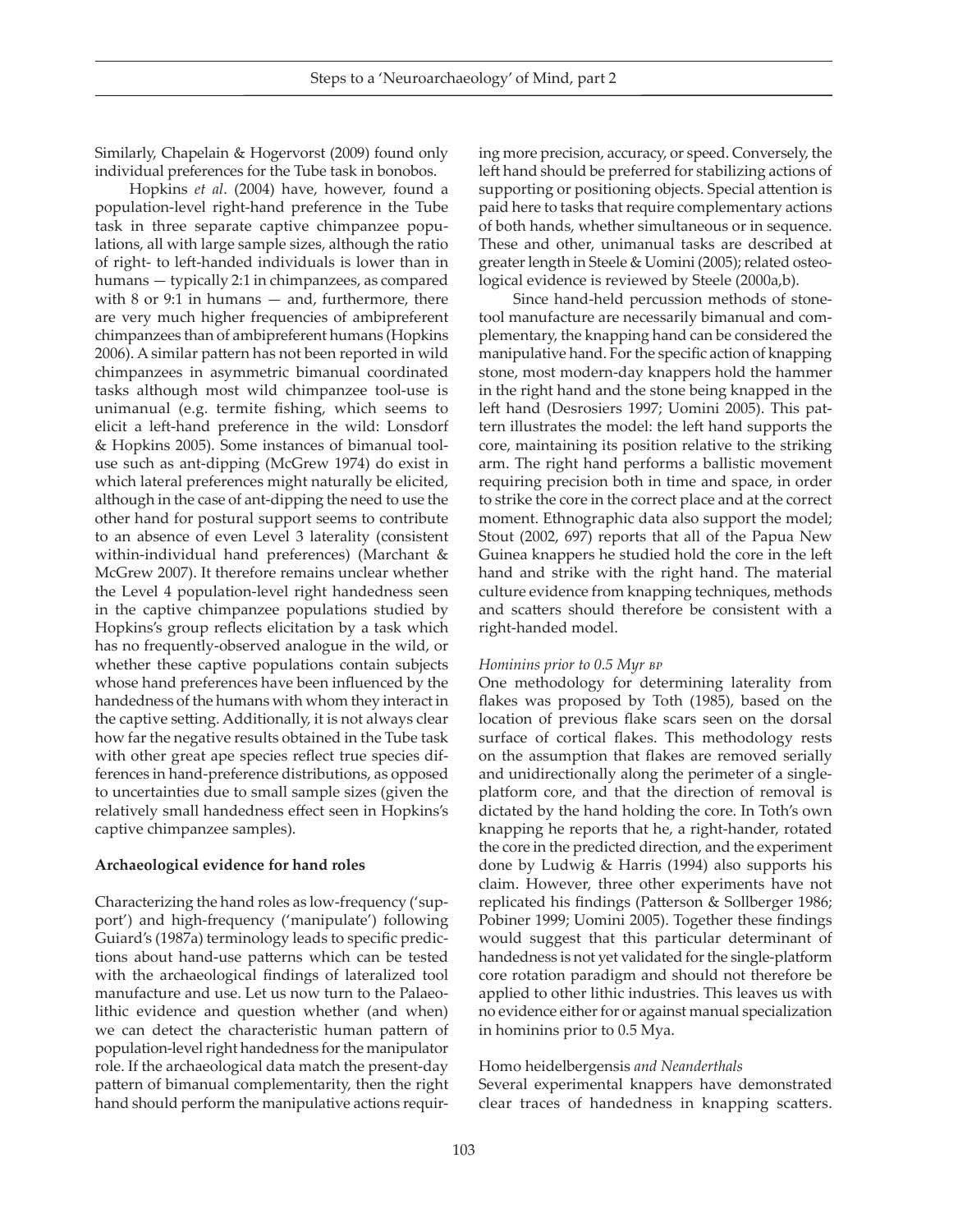Specifically, the concentration of debris tends to be skewed to the side of the knapping hand when sitting on a seat (Fischer 1990; Johansen 1996). If the knapper sits directly on the ground, the scatter is skewed to the side of the core hand and ends abruptly at the hammer-side leg (Newcomer & Sieveking 1980; Wenban-Smith 1997). Knapping scatters are rarely preserved; one European *in situ* scatter attributable to *Homo heidelbergensis* has been studied for handedness: at Boxgrove, UK (*c.* 500,000 bp) there is a left-skewed scatter bounded by the knapper's right leg (Roberts & Parfitt 1999), consistent with a right-handed knapper.

The diagonal striations frequently found on *Homo heidelbergensis* and Neanderthal teeth are often interpreted as the result of a specific, lateralized eating activity (Martin 1923; Semenov 1964; Trinkaus 1983). This involves holding a piece of meat with one hand, gripping it between the teeth, and cutting off pieces with a knife held in the other hand. Figure 25 in Weyer (1959, 42) illustrates the bimanual configuration that is described by Bailey (1942, 210–11):

Sometimes the meat is grasped with the teeth and the left hand and cut off close to the mouth with a knife, cutting toward the face. Sometimes the piece desired is held in the fingers and severed from the main portion with the knife moving away from the body.

Ethnographic reports from the nineteenth century onward reveal that this practice was not only widespread among Arctic peoples, but was also common for the Kalahari, Amhara, Somali, Blackfoot, Navajo, and Bakairí (references found in the e-HRAF collection, 2003). Importantly, the universal pattern is to hold the meat with the left hand and the knife in the right hand, wherever hand roles are mentioned (Uomini 2008b). Bermúdez de Castro *et al.* (1988) experimentally replicated the gesture, creating diagonal striations that were oriented downward to the left (from the observer's viewpoint) for a right-hander. This orientation is the predominant one in the striations on fossil teeth, with 15 individuals assigned to *Homo heidelbergensis* at the Sima de los Huesos Middle Pleistocene site having that pattern predominantly and none having the reverse pattern predominantly (Trinkaus 1983; Lozano *et al*. 2008, who report the geological age of this sample as older than 0.5 Myr bp; cf. Bermúdez de Castro *et al.* 1988; Fernández-Jalvo & Bermúdez de Castro 1988; Fox & Frayer 1997; Roberts & Parfitt 1999). The biomechanics are discussed in detail by Uomini (in press). Because the meat-cutting gesture involves a stabilizing role for the left hand and a manipulative role for the right hand, the fossil data allow us to infer that the roles predicted by the model were maintained by these hominins.

Cornford (1986) assesses handedness in the laterality of resharpening flakes from La Cotte de St Brelade, Jersey, Channel Islands. Her method is based on reconstructing the bimanual configurations that were preferred for knapping long sharpening flakes, to rejuvenate the worn edges of scraper tools. These *coup du tranchet* flakes were consistently struck using the same holding position, which was also the one preferred by her right-handed experimental knapper. The assemblages span the time range from 240,000 to 122,000 bp. Out of 1302 unbroken long sharpening flakes, 79 per cent were struck in this way, which Cornford (1986) takes as representing a right-handed preference among the Neanderthal knappers at the site.

Semenov (1964) noted that the diagonal striations often found on bone retouchers indicate the bimanual configuration used during pressure flaking. Specifically, the right hand holds the pressure flaker and the left hand holds the flint piece being retouched; pressure is applied upwards from the right hand to remove spalls from the upper (visible) surface of the flint tool. The optimum configuration is related to the most effective position of the forearms for applying force, making the long axes of the flint and the retoucher meet at an acute angle. This angle produces oblique striations indicating the hand used. The right-handed configuration is evident in the Middle Palaeolithic (Kiik-Koba and Teshik-Tash) retouchers studied by Semenov (1964). Right-oriented marks are also evident on at least one retoucher from Vindija Cave, Croatia (Ahern *et al.* 2004, 59). Similarly, predominantly rightward striations (10 right and 4 left) may be present on several of the Mousterian bone and stone retouchers from Riparo Tagliente, Italy which are illustrated in Leonardi (1979). In a related vein, striations on butchered bone are a promising future avenue of research since they can show the direction of the cutting motion and thus the butcher's cutting hand (Pickering & Hensley-Marschand 2008).

#### *Early anatomically modern* Homo sapiens

The right-handed configuration for bone retouchers is also evident in the Upper Palaeolithic (Kostenki 1) retouchers studied by Semenov (1964). Lateralized use-wear is also found on other tool types. Semenov's (1964) reconstructions of the biomechanical determinants of asymmetrical use-wear showed that about 80 per cent of Upper Palaeolithic hand-held end-scrapers from the former USSR (Kostenki 1, Timonovka, Mezin, Suponevo, Sakajia Cave) and other sites (Wadi Diffel and Wadi Mengoub in the Capsian Sahara, Przedmost in Moravia, Magyarbogy in Transylvania,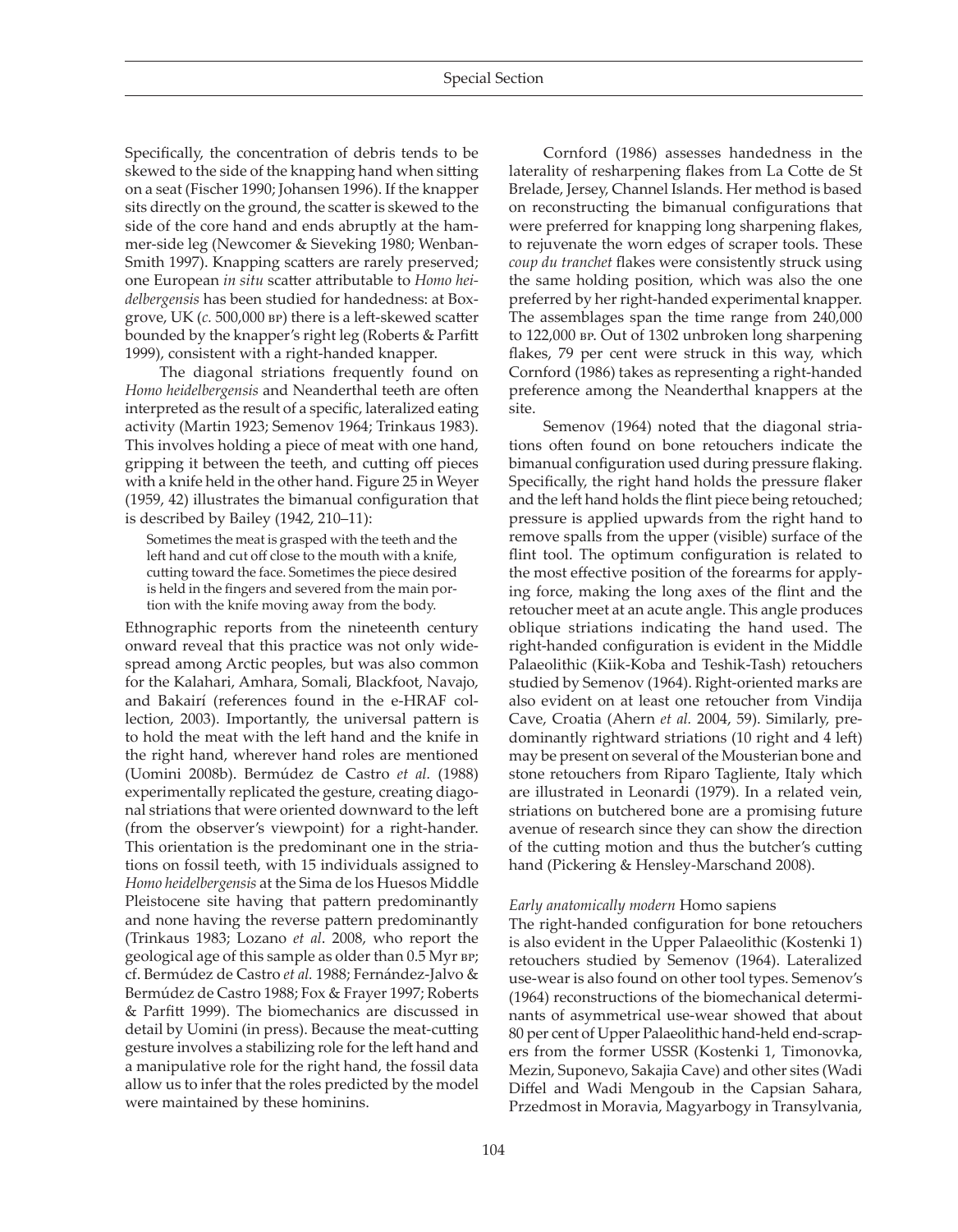Gorge d'Enfer, Font-Robert, El-Mekta, Lespugue, Ercheu, Seriniá, and Campigny) were used in the right hand. This implies that the hide being scraped was held with the left hand, which is consistent with the model.

Another category of evidence for complementary hand role differentiation is found in rock art. Handprints and hand stencils are widely-occurring and span the entire time range of known rock art (Kirchner 1959; Delluc & Delluc 1993). For stencils it is probable that the stabilizing hand was the one preferred to press against the wall, as confirmed by modern-day experiments in prehistoric painting (Faurie & Raymond 2005), while the manipulative hand would most likely have been selected to hold the blowing tube and to apply paint to the wall since these require precision. If the hand was dipped in pigment for positive handprints, this would be expected to have been done with the manipulative hand as well. The differential hand preferences for these two kinds of hand representations can be explained by considering the roles of the hands depending on the task. Namely, to make a positive handprint the paintcovered hand is pressed against the wall. Taken alone, this might be qualified as a supporting action due to its slow and spatial nature. However, this action will become the more manipulative role if the other hand is engaged in something much less manipulative, such as holding a pigment container or a torch. In this case it is expected that the supporting role of holding the pigment or torch is taken up by the left hand, leaving the right hand available for the handprint. In contrast, when spraying a negative stencil with a pair of blowing tubes (Clot *et al.* 1995; Ringot 2003), it is necessary to hold the tubes and pigment container with one hand. This requires very fine control to regulate the positioning of the tubes (N. Uomini pers. obs.) and would thus be preferred by the right hand. Following these assumptions, the hand depicted in stencils is taken to be the supportive hand while the hand in prints is taken as the manipulative hand. In France and Spain, 17 caves yield (in total) more stencils of left hands (228 of 280) (Delluc & Delluc 1993, 34–5), and this is representative of the distribution in Holocene hunter-gatherer rock-art sites elsewhere in the world (Steele & Uomini 2005).

In summary, the archaeological data for actions requiring complementary bimanual coordination show a consistent pattern that is identical to the one preferred by a significant majority of living people: the left hand acts in a supporting role while the right hand performs fine manipulations. These data span the time range from the European Lower Palaeolithic to the present, including hominin species from *Homo* 

*heidelbergensis* and Neanderthals to anatomically modern *Homo sapiens*. There are too few well-validated sources of inference about left and right hand roles in earlier fossil hominins to enable conclusions to be drawn for those cases. All of these observations and interpretations would benefit from further bouts of recording and validation. In addition, characterizing these traits (or their absence) in hominins from the time of and immediately prior to the last common ancestor of those three species would be invaluable. Future work could usefully be directed at characterizing the population distribution of hand preferences in tool use in *Homo ergaster/erectus* from early Acheulean biface characteristics (for those made by *H. heidelbergensis* in Europe see Ashton 1988; White 1998; Uomini 2008a).

# **Conclusions regarding handedness and language evolution**

In an earlier section we argued that if populationlevel right-handedness for manual tool-using tasks was a characteristic of other great apes, and if stone tool-using hominins of a similar grade of brain size to those apes could also be shown to have been predominantly right-handed, then this would imply that a population-level preference for the right hand as the manipulator could have evolved under selection for non-communicative manual praxis. In fact, we have not found unequivocal evidence in support of that argument. Studies with the Tube task have indicated a right-handed bias in three captive chimpanzee populations, although the effect is comparatively weak; but this pattern has not yet been replicated in naturalistic tasks in wild chimpanzee populations, nor in captive populations of the two other species of African ape (gorilla and bonobo). Population-level right-handedness has also not yet been demonstrated in an experimentally well-validated approach to lithic evidence from Oldowan industries. In opposition to this we summarized recent versions of the *Homo loquens* argument, in which it is lateralization of speech and language processes that drives the evolution of human handedness. At present, we have evidence of population-level right handedness in tool use in *Homo heidelbergensis*, Neanderthals and anatomically modern *Homo sapiens*; these hominins are all relatively large-brained. We also have (although not reviewed here) suggestive evidence of speech-relevant adaptations in the same three species from hyoid bone morphology (Arensburg *et al*. 1989; Martínez *et al*. 2008) and from ancient DNA (the presence of the human form of *FOXP2* in Neanderthals: Krause *et al*. 2007).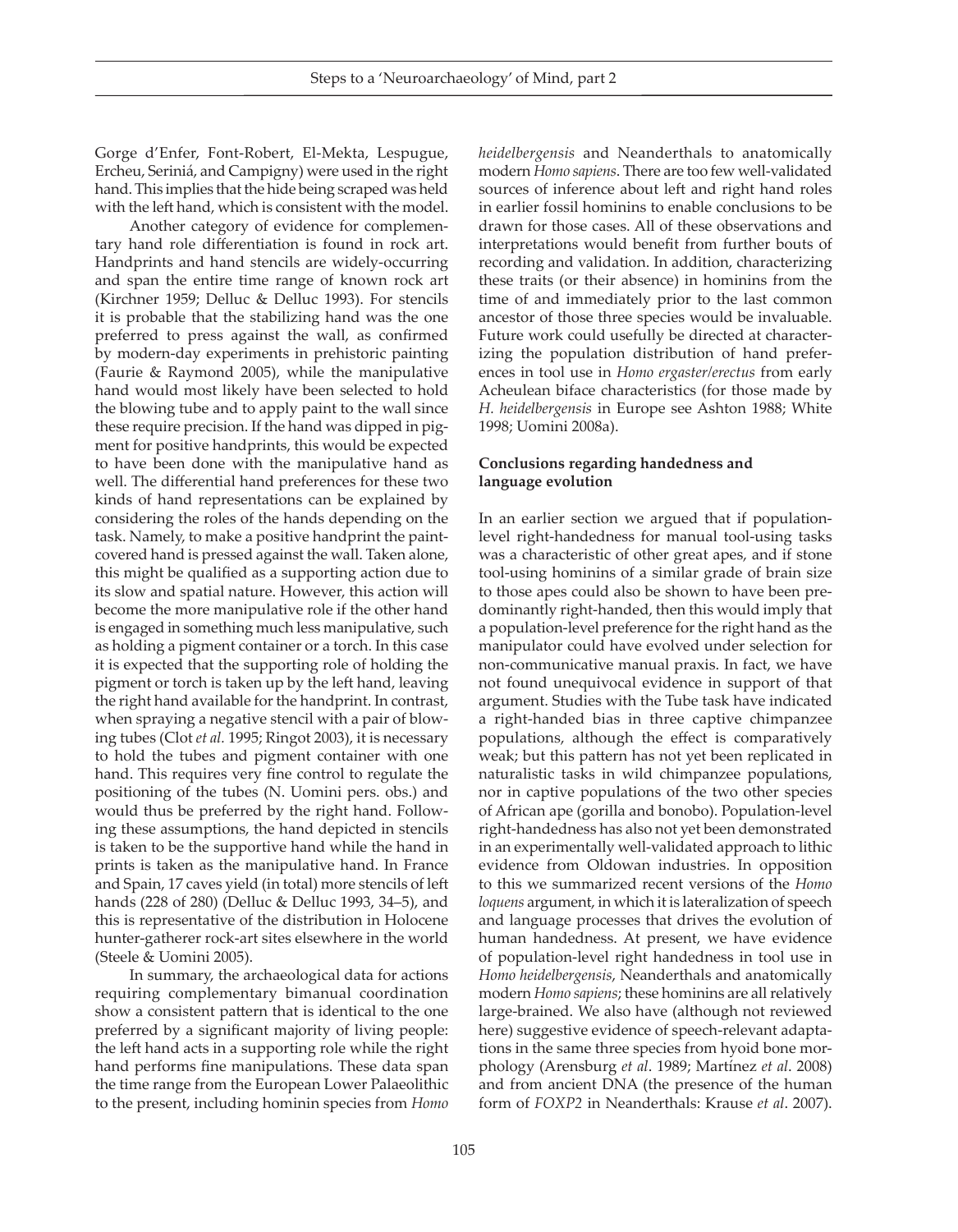If it is correctly interpreted as such, then this coincidence of evidence for speech adaptations with that just reviewed for population-level right handedness would seem to support the language-first hypothesis. But the jury is still out.

#### **Acknowledgements**

The authors would like to thank John Robb and two anonymous reviewers for helpful comments on previous drafts of this paper. N.U. is grateful to Lambros Malafouris and Colin Renfrew for the opportunity to participate in the stimulating conference that led to this paper, the Lejre Historical-Archaeological Research Center, Southampton University Department of Archaeology, Farina Sternke and Marco Peresani. J.S. acknowledges assistance from the EC FP6 HANDTOMOUTH project, contract no. 29065.

#### **Notes**

1. In a recent argument for the tool-use-first scenario, Krifka (2007) drew attention to analogous manual role specialization in both co-speech gesturing (where analogical, iconic or indexical gestures support and illustrate the spoken message), and human sign languages. In co-speech gesturing, Enfield (2004) analysed instances where one hand is passive (held still) while the other articulates some representational gesture. In such cases, the non-dominant hand carries forward its form from a previous utterance, showing continuity in the topic and establishing a frame of reference, while the dominant hand represents some new information that constitutes a comment on that topic. In conventionalized sign languages, the non-dominant hand plays a minor role in lexical representation, often framing or providing context in an utterance, by acting for example as a place of articulation by the dominant hand; as a classifier signalling the more general semantic class (such as the subject, while the dominant hand describes some predicate); as a marker of prosodic boundaries; or to express discourse coherence (Krifka 2007). This latter role is similar to that described by Enfield for cospeech gesturing, with the non-dominant hand carrying forward a representation of the discourse topic while the dominant hand adds information in the form of continuing comment. Liddell (2003) refers to such signs made by the non-dominant hand as 'buoys', signs which serve as conceptual landmarks while the dominant hand continues to add comments or describe predicates. Krifka (2007) sees this pattern of manual specialization as closely analogous to that seen in tool-using tasks, where the non-dominant hand supports the topic for the dominant hand to act ('comment') on it; he suggests that manual specialization in object manipulation may therefore have served as a preadaptation for the pragmatic topic-comment organization which is a universal feature of linguistic communication.

*James Steele AHRC Centre for the Evolution of Cultural Diversity Institute of Archaeology University College London 31–34 Gordon Square London WC1H 0PY UK Email: j.steele@ucl.ac.uk*

> *Natalie Uomini School of Archaeology, Classics and Egyptology Hartley Building University of Liverpool Brownlow Hill Liverpool L69 3GS UK Email: N.Uomini@liv.ac.uk*

# **References**

- Ahern, J.C.M., I. Karavanić, M. Paunović, I. Janković & F.H. Smith, 2004. New discoveries and interpretations of hominid fossils and artifacts from Vindija Cave, Croatia. *Journal of Human Evolution* 46, 27–67.
- Amunts, K., G. Schlaug, A. Schleicher *et al.,* 1996. Asymmetry in the human motor cortex and handedness. *NeuroImage* 4, 216–22.
- Amunts, K., F. Schmidt-Passos, A. Schleicher & K. Zilles, 1997. Postnatal development of interhemispheric asymmetry in the cytoarchitecture of human area 4. *Anatomy and Embryology* 196, 393–402.
- Amunts, K., A. Schleicher, U. Burgel, H. Mohlberg, H.B. Uylings & K. Zilles, 1999. Broca's region revisited: cytoarchitecture and intersubject variability. *Journal of Comparative Neurology* 412(2)*,* 319–41.
- Amunts, K., A. Schleicher, A. Ditterich & K. Zilles, 2003. Broca's region: cytoarchitectonic asymmetry and developmental changes. *Journal of Comparative Neurology* 465, 72–89.
- Annett, M., 1972. The distribution of manual asymmetry. *British Journal of Psychology* 3, 343–58.
- Arbib, M.A., 2006. Aphasia, apraxia and the evolution of the language-ready brain. *Aphasiology* 20, 1125–55.
- Arensburg, B., A.M. Tillier, B. Vandermeersch, H. Duday, L.A. Schepartz & Y. Rak, 1989. A Middle Palaeolithic human hyoid bone. *Nature* 338, 758–60.
- Ashton, N., 1988. Tranchet axe manufacture from Cliffe, Kent. *Proceedings of the Prehistoric Society* 54, 315–20.
- Athènes, S., I. Sallagoïty, P.-G. Zanone & J.-M. Albaret, 2004. Evaluating the coordination dynamics of handwriting. *Human Movement Science* 23(5), 621–41.
- Aziz-Zadeh, L., L. Koski, E. Zaidel, J. Mazziotta & M. Iacoboni, 2006. Lateralization of the human mirror neuron system. *Journal of Neuroscience* 26, 2964–70.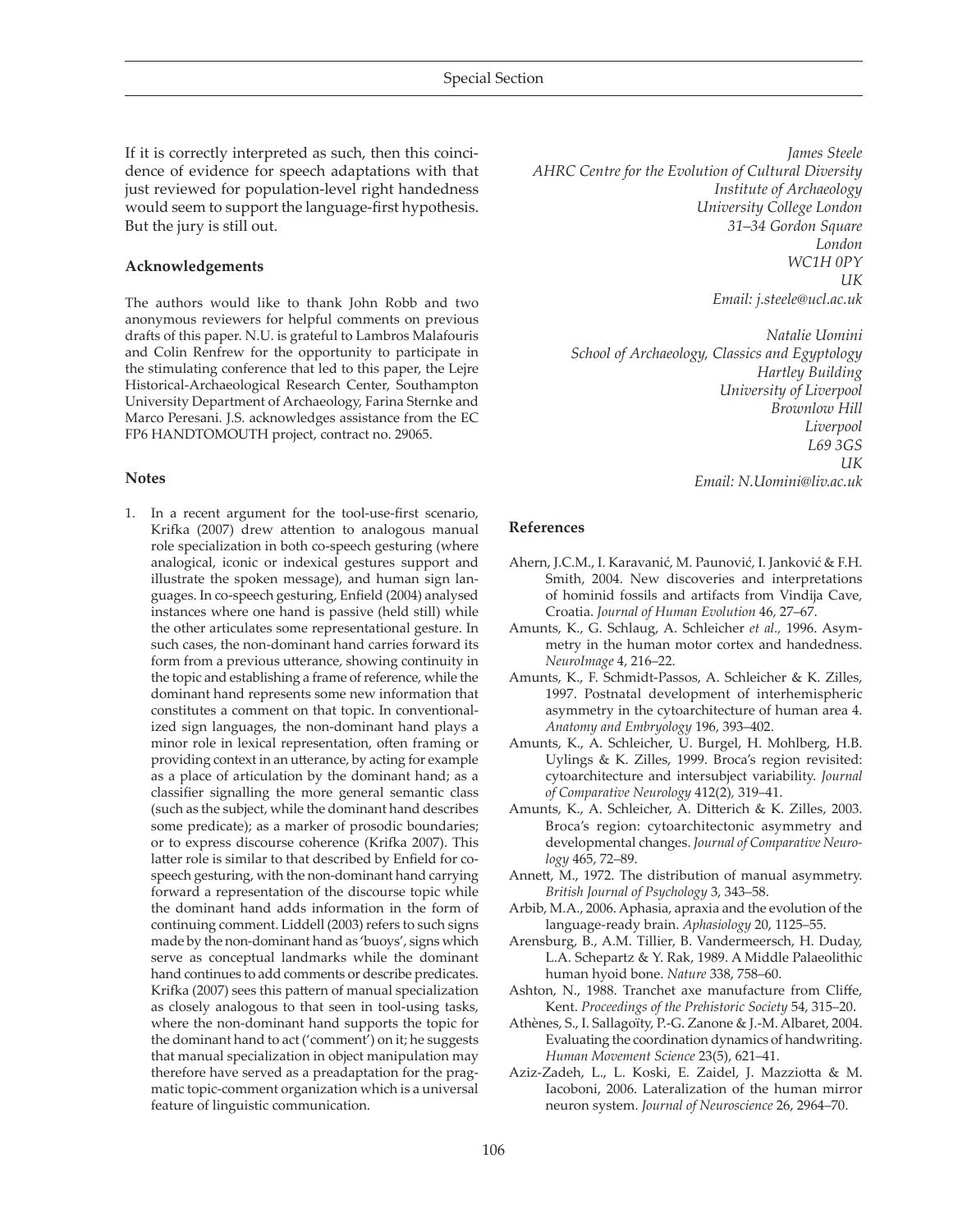- Bailey, F.L., 1942. Navaho motor habits. *American Anthropologist, n.s.* 44, 210–34.
- Bates, E. & F. Dick, 2002. Language, gesture and the developing brain. *Developmental Psychobiology* 40, 293–310.
- Bennett, A.J., S.J. Suomi & W.D. Hopkins, 2008. Effects of early adverse experiences on behavioural lateralisation in rhesus monkeys (*Macaca mulatta*). *Laterality* 13, 282–92.
- Bermúdez de Castro, J.M., T.G. Bromage & Y.F. Jalvo, 1988. Buccal striations on fossil human anterior teeth: evidence of handedness in the middle and early Upper Pleistocene. *Journal of Human Evolution* 17(4), 403–12.
- Bishop, D.V.M., 1989. Does hand proficiency determine hand preference? *British Journal of Psychology* 80, 191–9.
- Bradshaw, J.L., 1991. Animal asymmetry and human heredity: dextrality, tool use and language in evolution - 10 years after Walker (1980). *British Journal of Psychology* 82, 39–59.
- Bradshaw, J.L. & N.C. Nettleton, 1982. Language lateralization to the dominant hemisphere: tool use, gesture and language in hominid evolution. *Current Psychology* 2, 171–92.
- Bril, B., V. Roux & G. Dietrich, 2005. Stone knapping: Khambhat (India), a unique opportunity? in *Stone Knapping: the Necessary Conditions for a Uniquely Hominin Behaviour*, eds. V. Roux & B. Bril. (McDonald Institute Monographs.) Cambridge: McDonald Institute for Archaeological Research, 53–71.
- Bryden, M.P., 1977. Measuring handedness with questionnaires. *Neuropsychologia* 15(4–5), 617–24.
- Buxhoeveden, D.P., A.E. Switala, M. Litaker, E. Roy & M.F. Casanova, 2001. Lateralization of minicolumns in human planum temporale is absent in non-human primate cortex. *Brain, Behavior and Evolution* 57, 349–58.
- Byrne, R.W. & J.M. Byrne, 1991. Hand preferences in the skilled gathering tasks of mountain gorillas (*Gorilla g. berengei*). *Cortex* 27(4), 521–46.
- Byrne, R.W., N. Corp & J.M. Byrne, 2001. Manual dexterity in the gorilla: bimanual and digit role differentiation in a natural task. *Animal Cognition* 4, 347–61.
- Cantalupo, C. & W.D. Hopkins, 2001. Asymmetric Broca's area in great apes. *Nature* 414, 505.
- Chance, S.A. & T.J. Crow, 2007. Distinctively human: cerebral lateralisation and language in *Homo* s*apiens. Journal of Anthropological Sciences* 85, 83–100*.*
- Chapelain, A. & E. Hogervorst, 2009. Hand preferences for bimanual coordination in 29 bonobos (*Pan paniscus*). *Behavioural Brain Research* 196(1), 15–29.
- Clot, A., M. Menu & P. Walter, 1995. Manières de peindre des mains à Gargas et Tibiran (Hautes-Pyrénées). *L'Anthropologie* 99(2/3), 221–35.

Corballis, M.C., 2003a. Out on a limb. *Laterality* 8, 195–200.

- Corballis, M.C., 2003b. From mouth to hand: gesture, speech, and the evolution of right-handedness. *Behavioral and Brain Sciences* 26, 199–260.
- Cornford, J.M., 1986. Specialized resharpening techniques and evidence of handedness, in *La Cotte de St. Brelade 1961–1978: Excavations by C.B.M. McBurney*, eds. P.

Callow & J.M. Cornford. Norwich: Geo Books, 337–51, 413–14.

- Crow, T.J., 1998. Sexual selection, timing and the descent of man: a theory of the genetic origins of language. *Cahiers de Psychologie Cognitive* 17, 1079–114.
- Delluc, B. & G. Delluc, 1993. Images de la main dans notre préhistoire. *Les Dossiers d'Archéologie* 178, 32–45.
- Desrosiers, P., 1997. La posture des tailleurs de pierre. Maîtrise de préhistoire, Département d'Ethnologie, de Sociologie Comparative, d'Ethnomusicologie et de Préhistoire, Université Paris X - Nanterre.
- Enfield, N.J., 2004. On linear segmentation and combinatorics in co-speech gesture: a symmetry-dominance construction in Lao fish trap descriptions. *Semiotica*  149, 57–123.
- Eshed, V., A. Gopher, E. Galili & I. Hershkovitz, 2004. Musculoskeletal stress markers in Natufian huntergatherers and Neolithic farmers in the Levant: the upper limb. *American Journal of Physical Anthropology* 123(4), 303–15.
- Fagard, J. & D. Corroyer, 2003. Using a continuous index of laterality to determine how laterality is related to interhemispheric transfer and bimanual coordination in children. *Developmental Psychobiology* 43, 44–56.
- Faurie, C. & M. Raymond, 2005. Handedness frequency over more than 10,000 years. *Proceedings of the Royal Society of London* B, 271 (1536), S43–S45.
- Fernández-Jalvo, Y. & J.M. Bermúdez de Castro, 1988. Buccal striations on the hominid anterior teeth from Atapuerca (Spain), in *Scanning Electron Microscopy in Archaeology*, ed. S.L. Olsen. (British Archaeological Reports International Series.) Oxford: Archaeopress, 386–401.
- Fischer, A., 1990. On being a pupil of a flintknapper of 11,000 years ago, in *The Big Puzzle. International Symposium on Refitting Stone Artefacts*, eds. E. Cziesla, S. Eickhoff, N. Arts & D. Winter. Bonn: Holos Verlag, 447–64.
- Fisher, S.E., 2005. Dissection of molecular mechanisms underlying speech and language disorders. *Applied Psycholinguistics,* 26, 111–28.
- Fogassi, L. & P.F. Ferrari, 2007. Mirror neurons and the evolution of embodied language. *Current Directions in Psychological Science* 16, 136–41.
- Fox, C.L. & D.W. Frayer, 1997. Non-dietary marks in the anterior dentition of the Krapina Neanderthals. *International Journal of Osteoarchaeology* 7(2), 133–49.
- Gannon, P.J., R.L. Holloway, D.C. Broadfield & A.R. Braun, 1998. Asymmetry of chimpanzee planum temporale: humanlike pattern of Wernicke's brain language area homolog. *Science* 279, 220–22.
- Gannon, P.J., N. Kheck & P.R. Hof, 2008. Leftward interhemispheric asymmetry of macaque monkey temporal lobe language area homolog is evident at the cytoarchitectural, but not gross anatomic level. *Brain Research* 1199, 62–73.
- Gentilucci, M. & M.C. Corballis, 2006. From manual gesture to speech: a gradual transition. *Neuroscience and Biobehavioral Reviews* 30, 949–60.
- Gibson, K.R. & S. Jessee, 1999. Language evolution and expansions of multiple neurological processing areas,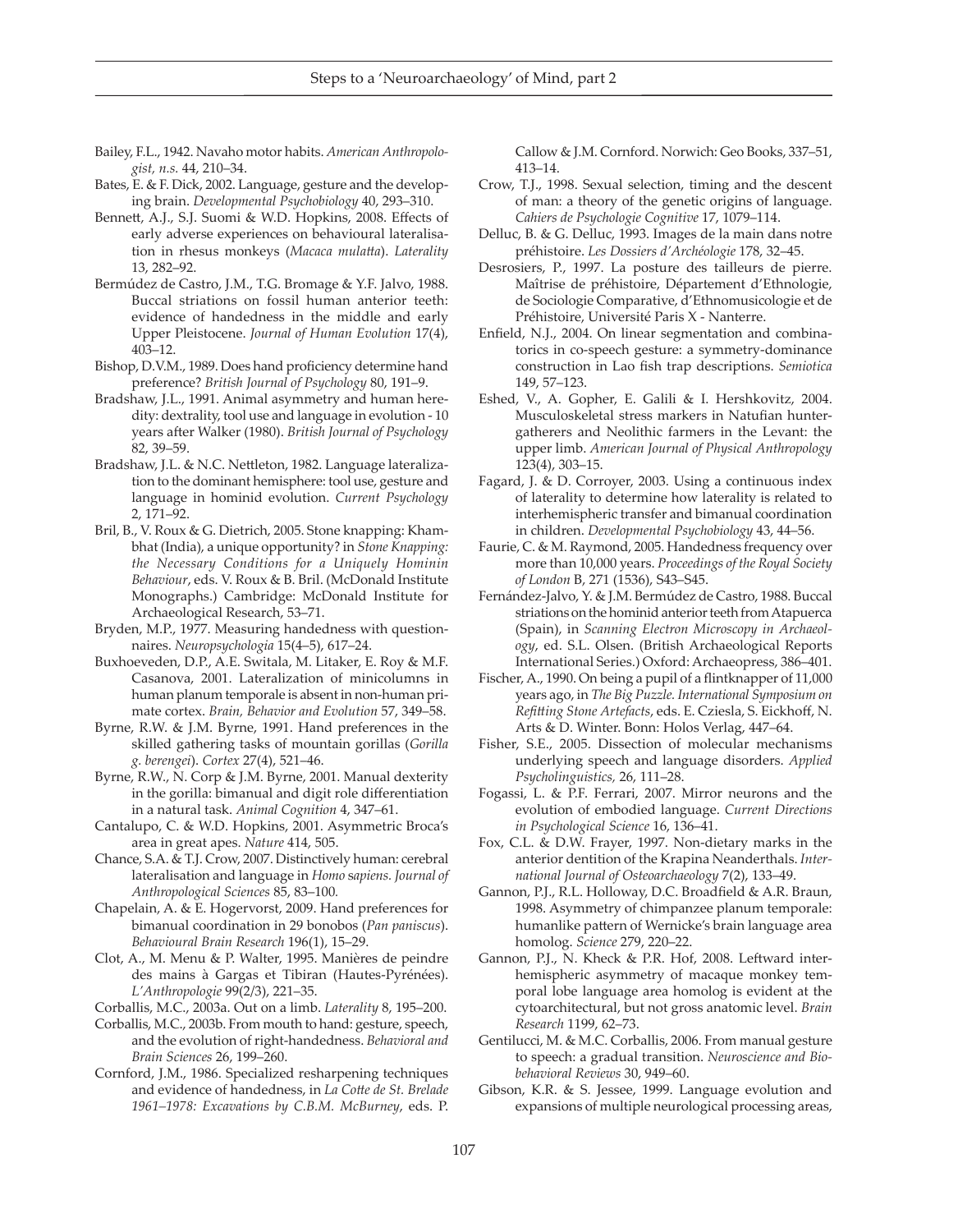in *The Origins of Language: What Non-human Primates can tell us*, ed. B.J. King. Santa Fe (NM): School of American Research Press.

- Goble, D.J. & S.H. Brown, 2008. The biological and behavioral basis of upper limb asymmetries in sensorimotor performance. *Neuroscience and Biobehavioral Reviews* 32, 598–610.
- Grafton, S.T., E. Hazeltine & R.B. Ivry, 2002. Motor sequence learning with the nondominant left hand: a PET functional imaging study. *Experimental Brain Research* 146, 369–78.
- Guiard, Y., 1987a. Asymmetric division of labor in human skilled bimanual action: the kinematic chain as a model. *Journal of Motor Behavior* 19(4), 486–517.
- Guiard, Y., 1987b. Precursors to what? Theory is wanted for handedness in humans. Open peer commentary on 'Primate handedness reconsidered', by P.F. Mac-Neilage, M.G. Studdert-Kennedy & B. Lindblom. *Behavioral and Brain Sciences* 10, 276–7.
- Haaland, K.Y., J.L. Prestopnik, R.T. Knight & R.R. Lee, 2004. Hemispheric asymmetries for kinematic and positional aspects of reaching. *Brain* 127(5), 1145–58.
- Healey, J.M., J. Liederman & N. Geschwind, 1986. Handedness is not a unidimensional trait. *Cortex* 22(1), 33–53.
- Hinckley, K., 1996. *Haptic Issues for Virtual Manipulation*. PhD thesis, Computer Science Department, School of Engineering and Applied Science, University of Virginia. http://research.microsoft.com/Users/kenh/thesis/.
- Hinckley, K., R. Pausch, D. Proffitt, J. Patten & N. Kassell, 1997. Cooperative bimanual action, in *ACM CHI'97 Conference on Human Factors in Computing Systems*, eds. S. Pemberton, C. Ware and D. Wixon, 27–34. http://sigchi.org/chi97/proceedings/paper/kh.htm.
- Hopkins, W.D., 2006. Comparative and familial analysis of handedness in Great Apes. *Psychological Bulletin* 132, 538–59.
- Hopkins, W.D. & S. Fernandez-Carriba, 2002. Laterality in communicative behaviors in non-human primates: a critical analysis, in *Comparative Vertebrate Lateralization*, eds. L. Rogers & R. Andrew. Oxford: Oxford University Press, 445–79.
- Hopkins, W.D. & L. Marino, 2000. Asymmetries in cerebral width in non-human primate brains as revealed by magnetic resonance imaging (MRI). *Neuropsychologia* 38, 493–9.
- Hopkins, W.D. & D.M. Rabinowitz, 1997. Manual specialisation and tool use in captive chimpanzees (*Pan troglodytes*): the effect of unimanual and bimanual strategies on hand preference. *Laterality* 2, 267–77.
- Hopkins, W.D., L. Marino, J.K. Rilling & L.A. MacGregor, 1998. Planum temporale asymmetries in great apes as revealed by magnetic resonance imaging (MRI). *NeuroReport* 9, 2913–18.
- Hopkins, W.D., S. Fernanadez-Carriba, M.J. Wesley, A. Hostetter, D. Pilcher & S. Poss, 2001. The use of bouts and frequencies in the evaluation of hand preferences for a coordinated bimanual task in chimpanzees (*Pan troglodytes*): an empirical study comparing two

different indices of laterality. *Journal of Comparative Psychology* 115, 294–9.

- Hopkins, W.D., T.S. Stoinski, K.E. Lukas, S.R. Ross & M.J. Wesley, 2003. Comparative assessment of handedness for a coordinated bimanual task in chimpanzees (*Pan troglodytes*), gorillas (*Gorilla gorilla*) and orangutans (*Pongo pygmaeus*). *Journal of Comparative Psychology*  117, 302–8.
- Hopkins, W.D., M.J. Wesley, M.K. Izard, M. Hook & S.J. Schapiro, 2004. Chimpanzees (*Pan troglodytes*) are predominantly right-handed: replication in three populations of apes. *Behavioral Neuroscience* 118, 659–63.
- Hopkins, W.D., J.P. Taglialatela, A. Meguerditchian, T. Nir, N.M. Schenker & C.C. Sherwood, 2008. Gray matter asymmetries in chimpanzees as revealed by voxelbased morphometry. *NeuroImage* 42, 491–7.
- Johansen, L., 1996. Flinthuggerens værksted ? forsøg med flinthugning, in *Arkæologiske Eksperimenter i Lejre*, eds. M. Meldgaard & M. Rasmussen. Lejre: Rhodos, 9–15.
- Kirby, S., 2000. Syntax without natural selection: how compositionality emerges from vocabulary in a population of learners, in *The Evolutionary Emergence of Language: Social Function and the Origins of Linguistic Form*, ed. C. Knight. Cambridge: Cambridge University Press, 303–23.
- Kirby, S., M. Dowman, & T. Griffiths, 2007. Innateness and culture in the evolution of language. *Proceedings of the National Academy of Sciences of the USA* 104(12), 5241–5.
- Kirchner, L., 1959. *Jungpaläolitische Handdarstellungen der Franko-kantabrischen Felsbilderzone. Ein Versuch ihrer Deutung unter Berücksichtigung ethnographischer Parallelen.* PhD thesis, Bern University. Göppingen: Werner-Müller-Verlag.
- Krause, J., C. Lalueza-Fox, L. Orlando, *et al*., 2007. The derived *FOXP2* variant of modern humans was shared with Neandertals. *Current Biol*ogy 17, 1908–12.
- Krifka, M., 2007. 'Functional similarities between bimanual coordination and topic/comment structure', in Working Papers of the SFB632*,* eds. S. Ishihara, S. Jannedy & A. Schwarz. *Interdisciplinary Studies on Information Structure* 8, 61–96.
- Leonardi, P., 1979. Una serie di ritoccatoi prevalentemente mustieriani del Riparo Tagliente in Valpantena presso Verona. *Preistoria Alpina* 15, 7–15.
- Liddell, S.K., 2003. *Grammar, Gesture, and Meaning in American Sign Language*. Cambridge: Cambridge University **Press**
- Liepmann, H., 1905. Die linke Hemisphäre und das Handeln. *Münchener Medizinische Wochenschrift* 49, 2322–6.
- Lonsdorf, E.V. & W.D. Hopkins, 2005. Wild chimpanzees show population-level handedness for tool use. *Proceedings of the National Academy of Sciences of the USA* 102, 12,634–8.
- Lozano, M., J.M., Bermúdez de Castro, E. Carbonell & J.L. Arsuaga, 2008. Non-masticatory uses of anterior teeth of Sima de los Huesos individuals (Sierra de Atapuerca, Spain). *Journal of Human Evolution* 55, 713–28.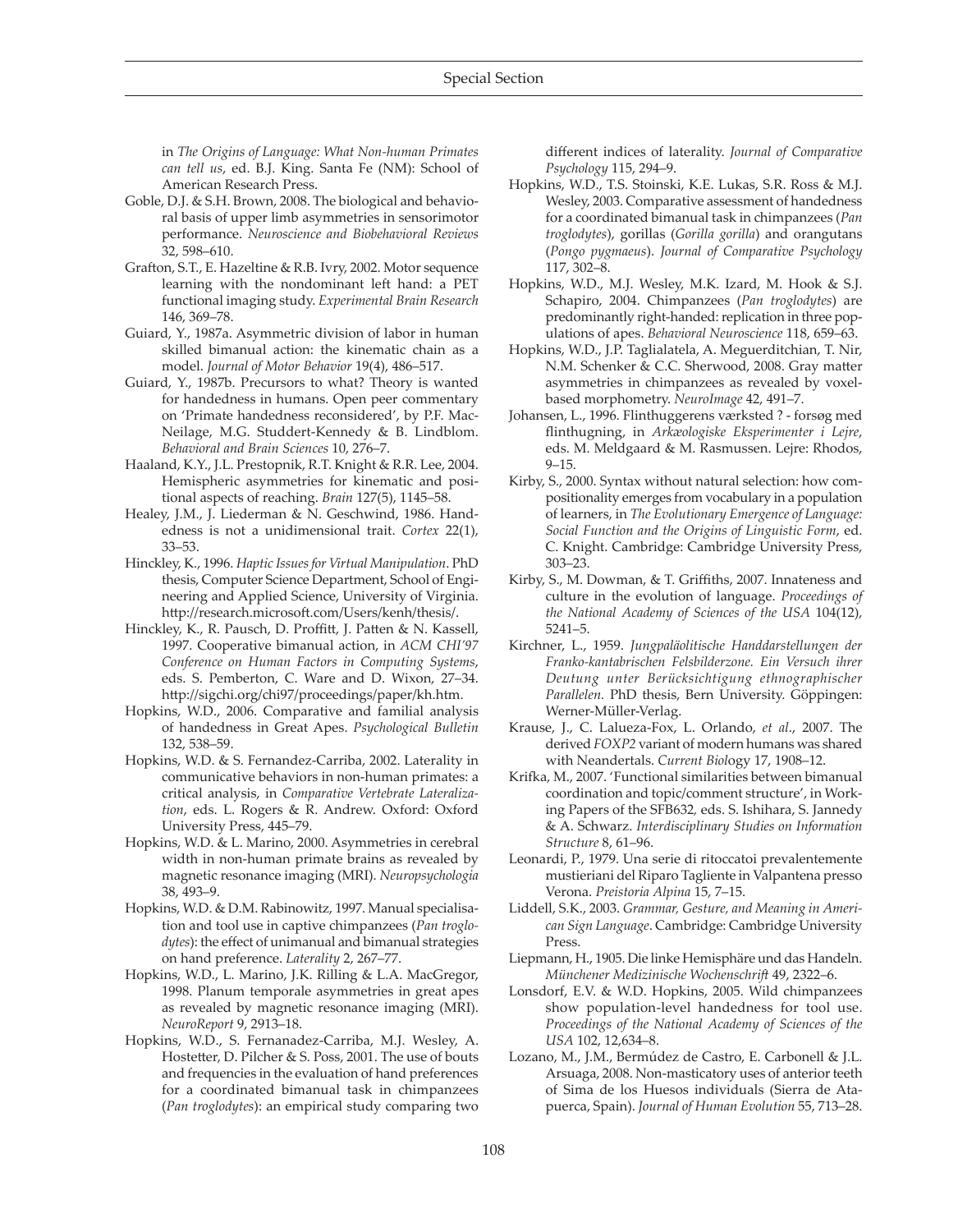- Ludwig, B.V. & J.W.K. Harris, 1994. Handedness and knapping skill: their effects on Plio-Pleistocene lithic assemblage variability, in *Pre-circulated papers of the 3rd World Archaeological Congress, New Delhi, 4–11 Dec. 1994.* New Delhi: World Archaeological Congress.
- MacNeilage, P.F., 1998. The frame/content theory of evolution of speech production. *Behavioral and Brain Sciences*  21, 499–546.
- MacNeilage, P.F., M.G. Studdert-Kennedy & B. Lindblom, 1984. Functional precursors to language and its lateralization. *American Journal of Physiology: Regulatory, Integrative and Comparative Physiology* 15, 912–14.
- MacNeilage, P.F., M.G. Studdert-Kennedy & B. Lindblom, 1987. Primate handedness reconsidered. *Behavioral and Brain Sciences* 10, 247–303.
- Magill, R.A., 1993. *Motor Learning. Concepts and Applications*. Madison (WI): Brown and Benchmark.
- Marchant, L.F. & W.C. McGrew, 2007. Ant fishing by wild chimpanzees is not lateralised. *Primates* 48, 22–6.
- Marchant, L.F., W.C. McGrew & I. Eibl-Eibesfeldt, 1995. Is human handedness universal? Ethological analyses from three traditional cultures. *Ethology* 101(3), 239–58.
- Martin, H., 1923. *L'homme Fossile de la Quina*. Paris: Doin.
- Martínez, I., J.-L. Arsuaga, R. Quam, J.-M. Carretero, A. Gracia & L. Rodríguez, 2008. Human hyoid bones from the middle Pleistocene site of the Sima de los Huesos (Sierra de Atapuerca, Spain). *Journal of Human Evolution* 54, 118–24.
- McGrew, W.C., 1974. Tool use by wild chimpanzees in feeding upon driver ants. *Journal of Human Evolution*  3, 501–8.
- McGrew, W.C. & L.F. Marchant, 1997. On the other hand: current issues in and meta-analysis of the behavioural laterality of hand function in non-human primates. *Yearbook of Physical Anthropology* 40, 201–32.
- Molnar-Szakacs, I., J. Kaplan, P.M. Greenfield & M. Iacoboni, 2006. Observing complex action sequences: the role of the fronto-parietal mirror neuron system. *NeuroImage* 33, 923–35.
- Newcomer, M.H. & G.d.G. Sieveking, 1980. Experimental flake scatter-patterns: a new interpretative technique. *Journal of Field Archaeology* 7(3), 345–52.
- Oldfield, R.C., 1971. The assessment and analysis of handedness: the Edinburgh inventory. *Neuropsychologia* 9(1), 97–113.
- Patterson, L.W. & J.B. Sollberger, 1986. Comments on Toth's right-handedness study. *Lithic Technology* 15, 109–11.
- Pelegrin, J., 2005. Remarks about archaeological techniques and methods of knapping: elements of a cognitive approach to stone knapping, in *Stone Knapping: the Necessary Conditions for a Uniquely Hominin Behaviour*, eds. V. Roux & B. Bril. (McDonald Institute Monographs.) Cambridge: McDonald Institute for Archaeological Research, 23–33.
- Petkov, C.I., C. Kayser, T. Steudel, K. Whittingstall, M. Augath & N.K. Logothetis, 2008. A voice region in the monkey brain. *Nature Neuroscience* 11, 367–74.

Pickering, T.R. & B. Hensley-Marschand, 2008. Cutmarks

and hominid handedness. *Journal of Archaeological Science* 35, 310–15.

- Pilcher, D.L., E.A. Hammock & W.D. Hopkins, 2001. Cerebral volumetric asymmetries in non-human primates: a magnetic resonance imaging study. *Laterality* 6, 165–79.
- Pobiner, B.L., 1999. The use of stone tools to determine handedness in hominids. *Current Anthropology* 40(1), 90–92.
- Poremba, A., M. Malloy, R.C. Saunders, R.E. Carson, P. Herscovitch & M. Mishkin, 2004. Species-specific calls evoke asymmetric activity in the monkey's temporal poles. *Nature* 427, 448–51.
- Provins, K.A., 1997a. Handedness and speech: a critical reappraisal of the role of genetic and environmental factors in the cerebral lateralization of function. *Psychological Review* 104(3), 554–71.
- Provins, K.A., 1997b. The specificity of motor skill and manual asymmetry: a review of the evidence and its implications. *Journal of Motor Behavior* 29(2), 183–92.
- Rilling, J.K., 2006. Human and non-human primate brains: are they allometrically scaled versions of the same design? *Evolutionary Anthropology* 15, 65–77.
- Rilling, J.K. & T.R. Insel, 1999. The primate neocortex in comparative perspective using magnetic resonance imaging. *Journal of Human Evolution* 37, 191–223.
- Ringo, J.L., 1991. Neuronal interconnection as a function of brain size. *Brain, Behaviour, and Evolution* 38, 1–6.
- Ringo, J.L., R.W. Doty, S. Demeter & P.Y. Simard, 1994. Time is of the essence: a conjecture that hemispheric specialization arises from interhemispheric conduction delay. *Cerebral Cortex* 4, 331–43.
- Ringot, J.L., 2003. Der Steinzeitmensch als Sprayer? Neue Hypothese zum Farbauftrag der Steinzeitmalerei, in *Experimentelle Archäologie in Europa*, ed. M. Fansa. (Bilanz 2002 - Heft 1.) Oldenburg: Isensee Verlag, 65–9.
- Rizzolatti, G. & M.A. Arbib, 1998. Language within our grasp. *Trends in Neuroscience* 21, 188–94.
- Roberts, M.B. & S.A. Parfitt, 1999. *Boxgrove: a Middle Pleistocene Hominid Site at Eartham Quarry, Boxgrove, West Sussex,* vol. 1*.* (Archaeological Report 17.) London: English Heritage.
- Roy, A. & M. Arbib, 2005. 'The syntactic motor system', in Gestural communication in non-human and human primates, eds. K. Liebal, C. Muller & S. Pika. *Gesture* 5, 7–37.
- Sakata, H. & M. Taira, 1994. Parietal control of hand action. *Current Opinion in Neurobiology* 4, 847–56.
- Schmitt, V., S. Melchisedech, K. Hammerschmidt & J. Fischer, 2008. Hand preferences in Barbary macaques (*Macaca sylvanus*). *Laterality* 13, 143–57.
- Semenov, S.A., 1964. *Prehistoric Technology*. London: Cory, Adams and Mackay.
- Sherwood, C.C., E. Wahl, J.M. Erwin, P.R. Hof & W.D. Hopkins, 2007. Histological asymmetries of primary motor cortex predict handedness in chimpanzees (*Pan troglodytes*). *Journal of Comparative Neurology*  503, 525–37.